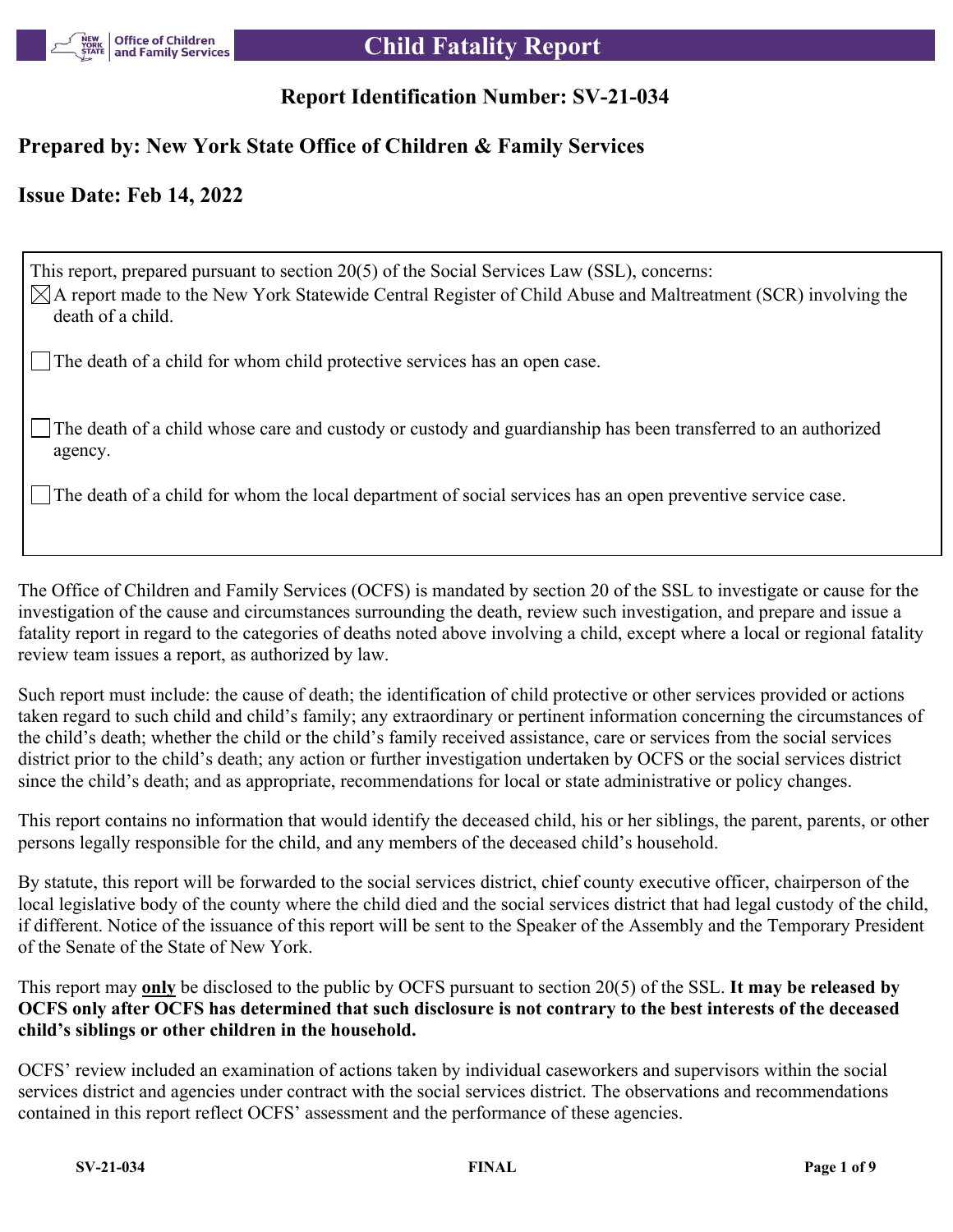

# **Abbreviations**

| <b>Relationships</b>                                 |                                                                       |                                       |  |  |  |  |
|------------------------------------------------------|-----------------------------------------------------------------------|---------------------------------------|--|--|--|--|
| <b>BM-Biological Mother</b>                          | <b>SM-Subject Mother</b>                                              | SC-Subject Child                      |  |  |  |  |
| <b>BF-Biological Father</b>                          | SF-Subject Father                                                     | OC-Other Child                        |  |  |  |  |
| MGM-Maternal Grand Mother                            | <b>MGF-Maternal Grand Father</b>                                      | FF-Foster Father                      |  |  |  |  |
| PGM-Paternal Grand Mother                            | <b>PGF-Paternal Grand Father</b>                                      | DCP-Day Care Provider                 |  |  |  |  |
| MGGM-Maternal Great Grand Mother                     | MGGF-Maternal Great Grand Father                                      | PGGF-Paternal Great Grand Father      |  |  |  |  |
| PGGM-Paternal Great Grand Mother                     | MA/MU-Maternal Aunt/Maternal Uncle PA/PU-Paternal Aunt/Paternal Uncle |                                       |  |  |  |  |
| <b>FM-Foster Mother</b>                              | <b>SS-Surviving Sibling</b>                                           | <b>PS-Parent Sub</b>                  |  |  |  |  |
| CH/CHN-Child/Children                                | <b>OA-Other Adult</b>                                                 |                                       |  |  |  |  |
|                                                      | Contacts                                                              |                                       |  |  |  |  |
| <b>LE-Law Enforcement</b>                            | <b>CW-Case Worker</b>                                                 | CP-Case Planner                       |  |  |  |  |
| Dr.-Doctor                                           | ME-Medical Examiner                                                   | <b>EMS-Emergency Medical Services</b> |  |  |  |  |
| DC-Day Care                                          | FD-Fire Department                                                    | <b>BM-Biological Mother</b>           |  |  |  |  |
| <b>CPS-Child Protective Services</b>                 |                                                                       |                                       |  |  |  |  |
|                                                      | <b>Allegations</b>                                                    |                                       |  |  |  |  |
| <b>FX-Fractures</b>                                  | <b>II-Internal Injuries</b>                                           | L/B/W-Lacerations/Bruises/Welts       |  |  |  |  |
| S/D/S-Swelling/Dislocation/Sprains                   | C/T/S-Choking/Twisting/Shaking                                        | B/S-Burns/Scalding                    |  |  |  |  |
| P/Nx-Poisoning/ Noxious Substance                    | <b>XCP-Excessive Corporal Punishment</b>                              | PD/AM-Parent's Drug Alcohol Misuse    |  |  |  |  |
| CD/A-Child's Drug/Alcohol Use                        | <b>LMC-Lack of Medical Care</b>                                       | <b>EdN-Educational Neglect</b>        |  |  |  |  |
| <b>EN-Emotional Neglect</b>                          | <b>SA-Sexual Abuse</b>                                                | M/FTTH-Malnutrition/Failure-to-thrive |  |  |  |  |
| IF/C/S-Inadequate Food/ Clothing/<br>Shelter         | <b>IG-Inadequate Guardianship</b>                                     | LS-Lack of Supervision                |  |  |  |  |
| Ab-Abandonment                                       | OTH/COI-Other                                                         |                                       |  |  |  |  |
|                                                      | <b>Miscellaneous</b>                                                  |                                       |  |  |  |  |
| <b>IND-Indicated</b>                                 | UNF-Unfounded                                                         | SO-Sexual Offender                    |  |  |  |  |
| Sub-Substantiated                                    | Unsub-Unsubstantiated                                                 | <b>DV-Domestic Violence</b>           |  |  |  |  |
| LDSS-Local Department of Social                      | <b>ACS-Administration for Children's</b>                              | NYPD-New York City Police             |  |  |  |  |
| Service                                              | Services                                                              | Department                            |  |  |  |  |
| PPRS-Purchased Preventive<br>Rehabilitative Services | TANF-Temporary Assistance to Needy<br>Families                        | FC-Foster Care                        |  |  |  |  |
| MH-Mental Health                                     | <b>ER-Emergency Room</b>                                              | <b>COS-Court Ordered Services</b>     |  |  |  |  |
| <b>OP-Order of Protection</b>                        | <b>RAP-Risk Assessment Profile</b>                                    | FASP-Family Assessment Plan           |  |  |  |  |
| <b>FAR-Family Assessment Response</b>                | Hx-History                                                            | Tx-Treatment                          |  |  |  |  |
| <b>CAC-Child Advocacy Center</b>                     | PIP-Program Improvement Plan                                          | yo-year(s) old                        |  |  |  |  |
| <b>CPR-Cardiopulmonary Resuscitation</b>             | ASTO-Allowing Sex Abuse to Occur                                      |                                       |  |  |  |  |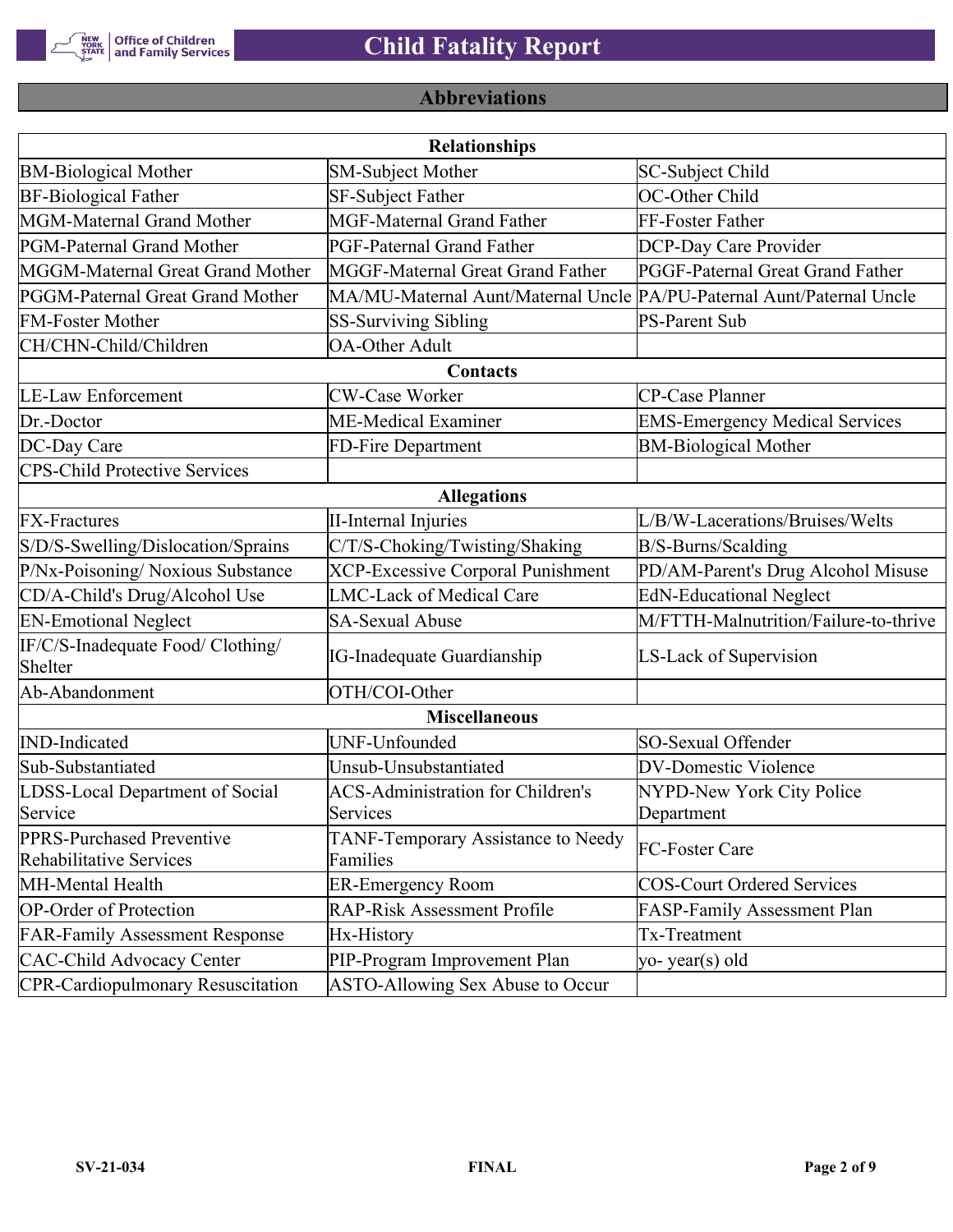

## **Case Information**

**Report Type:** Child Deceased **Jurisdiction:** Westchester **Date of Death:** 08/25/2021

**Age:** 6 month(s) **Gender:** Male **Initial Date OCFS Notified:** 08/25/2021

#### **Presenting Information**

An SCR report alleged on 8/24/21, the mother found the 6-month-old male subject child unresponsive in his crib with vomit on his mouth at 11:15 PM. The child was transported to the hospital where he was pronounced deceased at 12:25 AM on 8/25/21. The parents and the grandparent were caregivers to the child and had access to the child at the time of his death. The adults did not have an explanation for the child's death and therefore were all listed as alleged subjects. Two additional SCR reports were received, one of which named the mother's 14-year-old cousin as a subject, and were consolidated into the initial investigation.

#### **Executive Summary**

This fatality report concerns the death of the 6-month-old male subject child that occurred on 8/25/21. A report was made to the SCR the same day regarding concerns the child was found unresponsive while in the care of the parents and grandfather. Two additional reports were made on the same day and the 14-year-old cousin was named an adult alleged subject. The reports were consolidated into the initial investigation. At the time of his death, the child resided with his parents. There were no other children or siblings.

Westchester County Department of Social Services (WCDSS) coordinated investigative efforts with law enforcement upon receipt of the SCR report. The family had no known criminal history and no CPS history. The criminal investigation was closed without charges. An autopsy was performed, and the medical examiner listed the cause of death was due to asphyxia of a 6-month-old due to unsafe sleep in an adult bed. The manner of death was accidental.

The parents and grandfather reported the mother was home with the child and her 14-year-old cousin when the mother found the child lifeless after she had placed him face-down on an adult sized bed between pillows. The cousin called 911 while the mother called the father to notify him that the child was unresponsive and not breathing. The father called the grandparents who arrived at the home and the grandfather performed CPR until first responders arrived and took over resuscitation efforts. The child was transported to the hospital where he was pronounced deceased.

WCDSS gathered collateral information from first responders including EMS and law enforcement, and from hospital staff, family members and the pediatrician's office. The investigation revealed the mother's recollection regarding how she found the child was inconsistent. In separate recollections, the mother reported the child was face-down on the adult bed, in his crib and she also reported the child was found wedged in between the bed and a wall. Information gathered from the pediatrician's office noted that the parents were provided with safe sleep education and there were no concerns noted for the child's care.

WCDSS made diligent attempts to gather contact information for the mother's 14-year-old cousin; however, were unsuccessful in locating or contacting her. The allegations of Inadequate Guardianship and DOA/Fatality against her were unsubstantiated as the 14-year-old minor cousin was inaccurately identified as an adult on an SCR report and she was not found to be a person legally responsible for the child. The allegations of Inadequate Guardianship and DOA/Fatality were unsubstantiated against the grandfather. The investigation revealed the grandfather was not a person legally responsible for the child, nor was he present at the time the child was placed to sleep or when the child was discovered unresponsive. The parents were substantiated for Inadequate Guardianship. The parents had a history of co-sleeping with the child in between them in the bed. The father was unsubstantiated for the allegation of DOA/Fatality as he was not home at the time the child was placed to sleep and he did not have any role in the child's death. The mother was substantiated for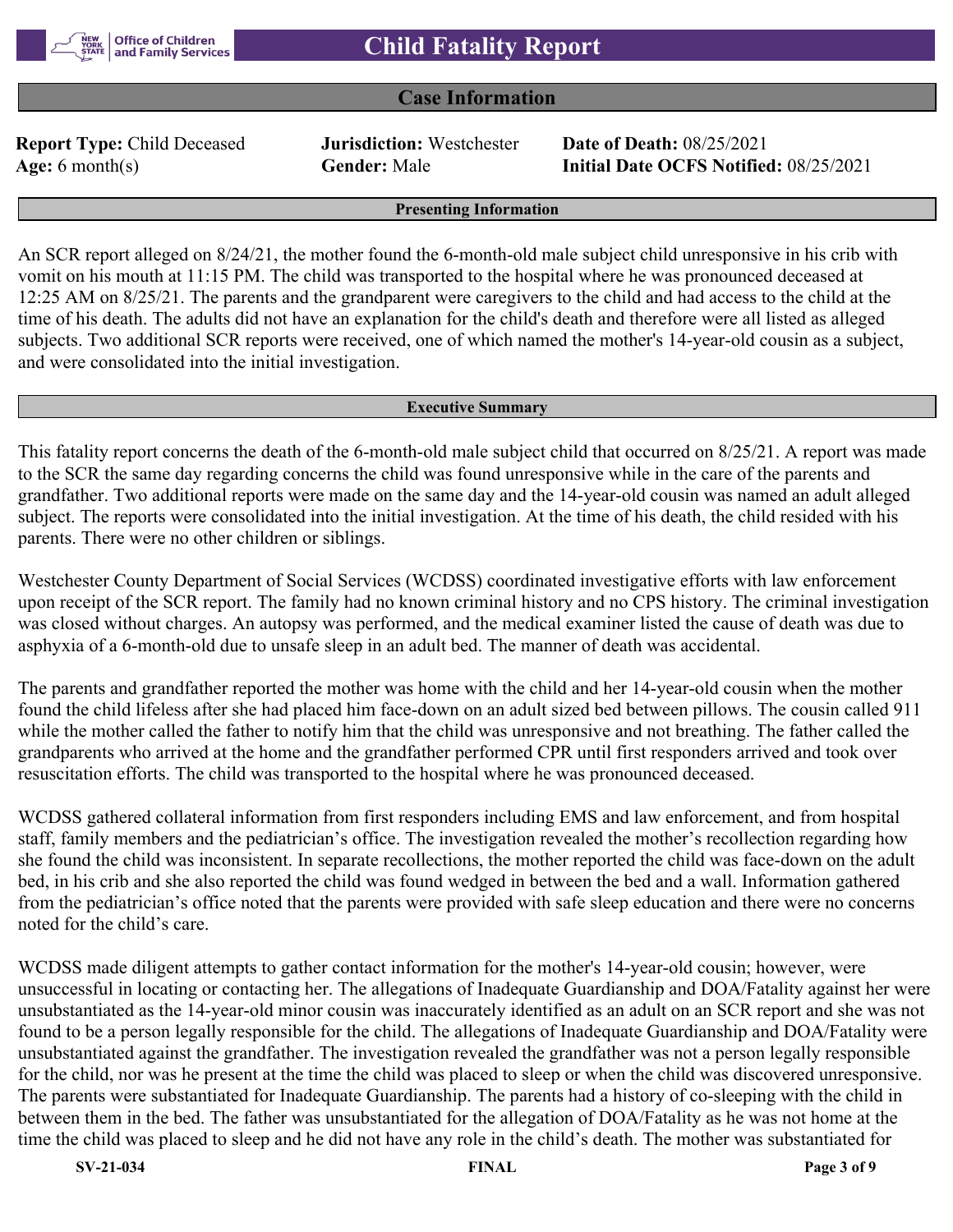DOA/Fatality as her action of placing the child in an unsafe sleeping environment directly contributed to the death.

WCDSS conducted home visits and met with family members. The interviews with the parents, family members and collateral contacts were thorough and progress notes were entered contemporaneously to their event dates. Required reports were completed timely and accurately and the investigation was closed timely on 10/22/21 after all casework requirements were met.

## **Findings Related to the CPS Investigation of the Fatality**

**Safety Assessment:**

| Was sufficient information gathered to make the decision recorded on<br>$\bullet$<br>the:                                                                        |                                                                              |
|------------------------------------------------------------------------------------------------------------------------------------------------------------------|------------------------------------------------------------------------------|
| Safety assessment due at the time of determination?<br>$\circ$                                                                                                   | N/A                                                                          |
| <b>Determination:</b>                                                                                                                                            |                                                                              |
| Was sufficient information gathered to make determination(s) for all<br>٠<br>allegations as well as any others identified in the course of the<br>investigation? | Yes, sufficient information was<br>gathered to determine all<br>allegations. |
| Was the determination made by the district to unfound or indicate<br>$\bullet$<br>appropriate?                                                                   | Yes                                                                          |
| <b>Explain:</b>                                                                                                                                                  |                                                                              |
| No Safety Assessments were required as there were no surviving siblings or other children in the household. The<br>decision to close the case was appropriate.   |                                                                              |
| Was the decision to close the case appropriate?                                                                                                                  | Yes                                                                          |
| Was casework activity commensurate with appropriate and relevant statutory Yes<br>or regulatory requirements?                                                    |                                                                              |
| Was there sufficient documentation of supervisory consultation?                                                                                                  | Yes, the case record has detail of the<br>consultation.                      |
| <b>Explain:</b>                                                                                                                                                  |                                                                              |
| Cogariante octrata vioc commongurato with cogo givenmaternoon                                                                                                    |                                                                              |

Casework activity was commensurate with case circumstances.

**Required Actions Related to the Fatality**

Are there Required Actions related to the compliance issue(s)?  $\Box$  Yes  $\Box$  No

# **Fatality-Related Information and Investigative Activities**

**Incident Information**

**Date of Death:** 08/25/2021 **Time of Death:** 12:25 AM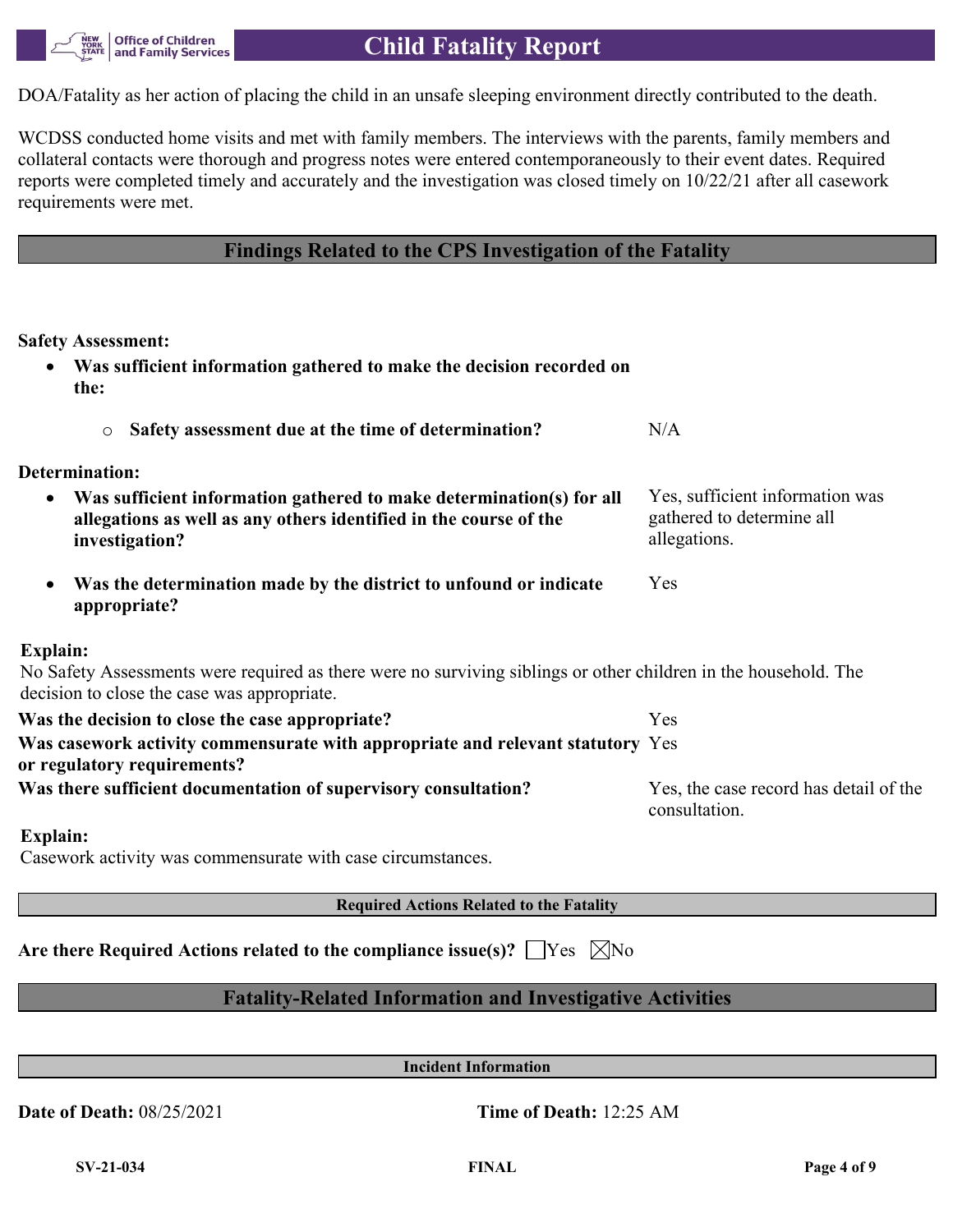

| County where fatality incident occurred:                                                                                             | Westchester                |
|--------------------------------------------------------------------------------------------------------------------------------------|----------------------------|
| Was 911 or local emergency number called?                                                                                            | Yes                        |
| <b>Time of Call:</b>                                                                                                                 | Unknown                    |
| Did EMS respond to the scene?                                                                                                        | Yes                        |
| At time of incident leading to death, had child used alcohol or drugs?                                                               | N/A                        |
| Child's activity at time of incident:                                                                                                |                            |
| $\boxtimes$ Sleeping<br>Working                                                                                                      | Driving / Vehicle occupant |
| Playing<br>Eating                                                                                                                    | Unknown                    |
| Other                                                                                                                                |                            |
| Did child have supervision at time of incident leading to death? Yes                                                                 |                            |
| How long before incident was the child last seen by caretaker? 2 Hours<br>At time of incident was supervisor impaired? Not impaired. |                            |

**At time of incident supervisor was:**

| Distracted | Absent

Asleep  $\boxtimes$  Other: **In another room** 

**Total number of deaths at incident event:**

**Children ages 0-18:** 1

**Adults:** 0

### **Household Composition at time of Fatality**

| <b>Household</b>           | <b>Relationship</b>  | Role                | Gender | Age             |
|----------------------------|----------------------|---------------------|--------|-----------------|
| Deceased Child's Household | Deceased Child       | Alleged Victim      | Male   | $6$ Month $(s)$ |
| Deceased Child's Household | Father               | Alleged Perpetrator | Male   | $23$ Year(s)    |
| Deceased Child's Household | Mother               | Alleged Perpetrator | Female | $20$ Year(s)    |
| Other Household 1          | Grandparent          | Alleged Perpetrator | Male   | $57$ Year(s)    |
| Other Household 1          | Other Child - Cousin | Alleged Perpetrator | Female | 14 Year(s)      |

#### **LDSS Response**

On 8/25/21, WCDSS received the fatality report from the SCR. Within the first 24 hours of the investigation, WCDSS documented a CPS history check, contacted the source of the initial SCR report, and gathered information from hospital staff and law enforcement. The district attorney and medical examiner's offices were made aware of the death. Two additional SCR reports were received and were consolidated into the initial investigation. WCDSS contacted and gathered information from the sources of those reports.

Law enforcement shared information that the child was placed on the parents' bed after being fed around 8:00 PM. Around 11:00 PM, the mother checked on the child and found the child unresponsive with vomit on his face. The grandfather was performing CPR when EMS arrived, took over resuscitation efforts and transported the child to the hospital. Law enforcement provided information the mother found the child wedged between a gap between the bed and the wall. When the mother picked the child up, he felt heavier than normal and was lifeless. She told the cousin to contact 911 while she contacted the father, who contacted the grandfather. The father reported to law enforcement that he received a call from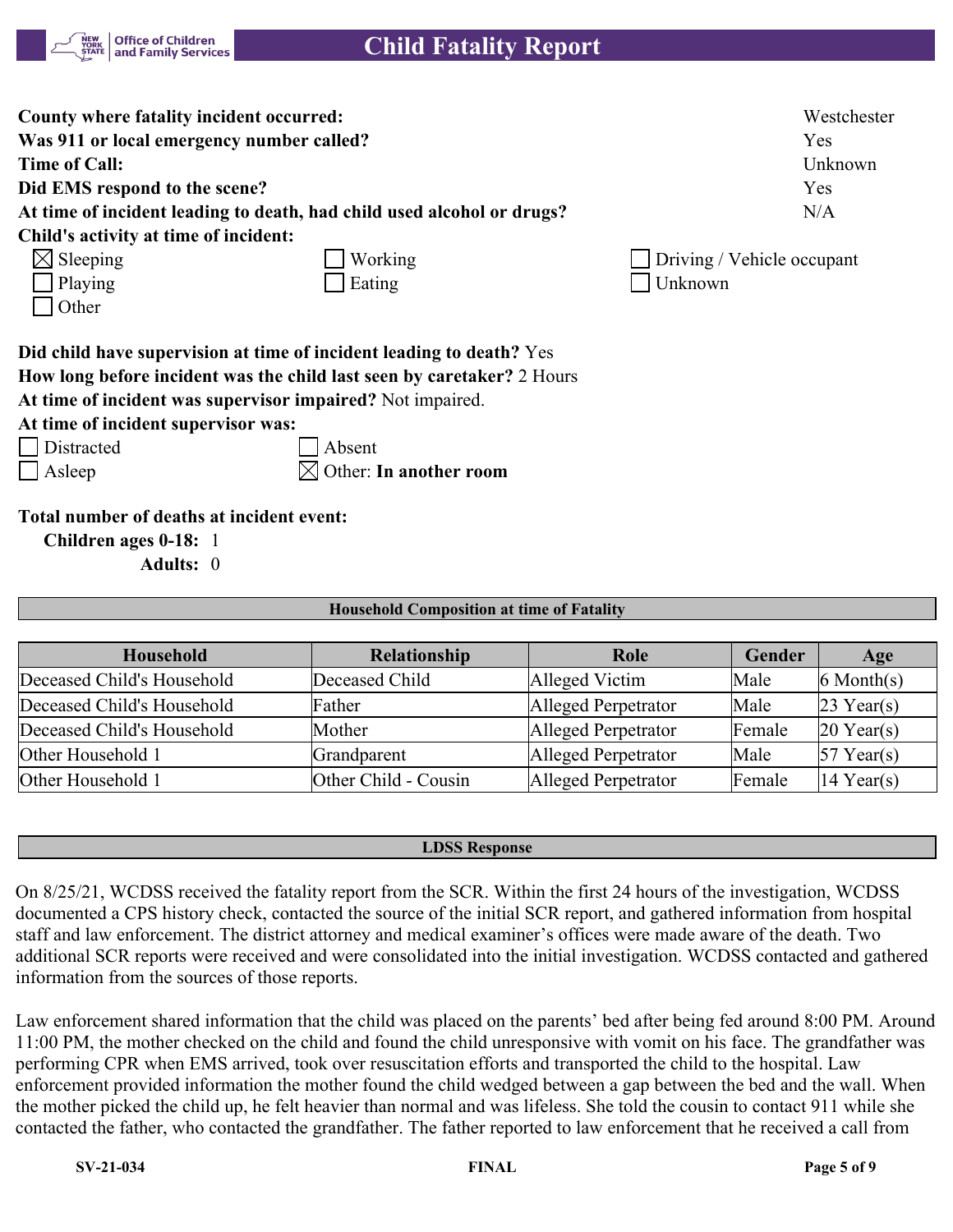the mother saying the child was in a medical crisis, so he asked his parents to go to the home to help.

The grandfather said the mother gave the child milk and put him on the adult bed as he had been crying in the crib. Around 8:00 PM, the mother placed the child face-down on the bed and discovered him face-down in vomit around 11:00 PM. The grandparents went to the home and the grandfather performed CPR until first responders arrived and transported the child to the hospital. The grandparents did not have concerns for the way the mother cared for the child and said she was a good mother.

WCDSS interviewed the parents together and the mother said on 8/24/21, she came home from work around 8:00 PM and tended to the SC, who was being babysat by the cousin. The mother bathed the child around 9:30 PM and placed the child on an adult bed, on his stomach as that is how the child preferred to sleep. The mother placed a pillow on both sides of the child as he was able to roll over. The parents stated the child would regularly sleep on the bed in between them. The mother checked on the child around 11:40 PM, and he was on his stomach with his head to the side. She noticed that he was not breathing or moving, so she picked him up and he was unresponsive. She yelled for the cousin to call 911 and the mother called to notify the father of the situation. The father called the grandfather, who arrived at the home and performed CPR until EMS responded and took over.

WCDSS received hospital records that stated the child arrived at the hospital in cardiac arrest with aspiration in his airway. Resuscitation efforts were continued; however, were discontinued and the child was pronounced deceased.

The medical examiner said the child's vomit contained beans, which were also discovered under a pillow on the adult sized bed; however, the mother had initially reported to first responders that the child was in his crib. Later the mother stated the child was on the adult bed with pillows around him. The medical examiner said the child's head would not have been wedged between the bed and the wall had the child been placed on his back in a crib and further noted the child's death was due to the unsafe sleeping environment.

Although the mother provided inconsistent accounts of the fatal incident, WCDSS appropriately determined their investigation as the mother placed the child in an unsafe sleeping environment and the child died as a result of the mother's actions. The parents were offered mental health services in response to the death. The father was engaged in counseling through his employer. It remained unknown if the mother utilized the service.

**Official Manner and Cause of Death**

**Official Manner:** Accident **Primary Cause of Death:** From an injury - external cause **Person Declaring Official Manner and Cause of Death:** Medical Examiner

### **Multidisciplinary Investigation/Review**

**Was the fatality investigation conducted by a Multidisciplinary Team (MDT)?**Yes

**Was the fatality referred to an OCFS approved Child Fatality Review Team?**Yes

**Comments:** The death was referred to an OCFS approved Child Fatality Review Team.

| <b>SCR Fatality Report Summary</b> |                               |               |                   |  |  |
|------------------------------------|-------------------------------|---------------|-------------------|--|--|
|                                    |                               |               |                   |  |  |
| <b>Alleged Victim(s)</b>           | <b>Alleged Perpetrator(s)</b> | Allegation(s) | <b>Allegation</b> |  |  |
|                                    |                               |               | <b>Outcome</b>    |  |  |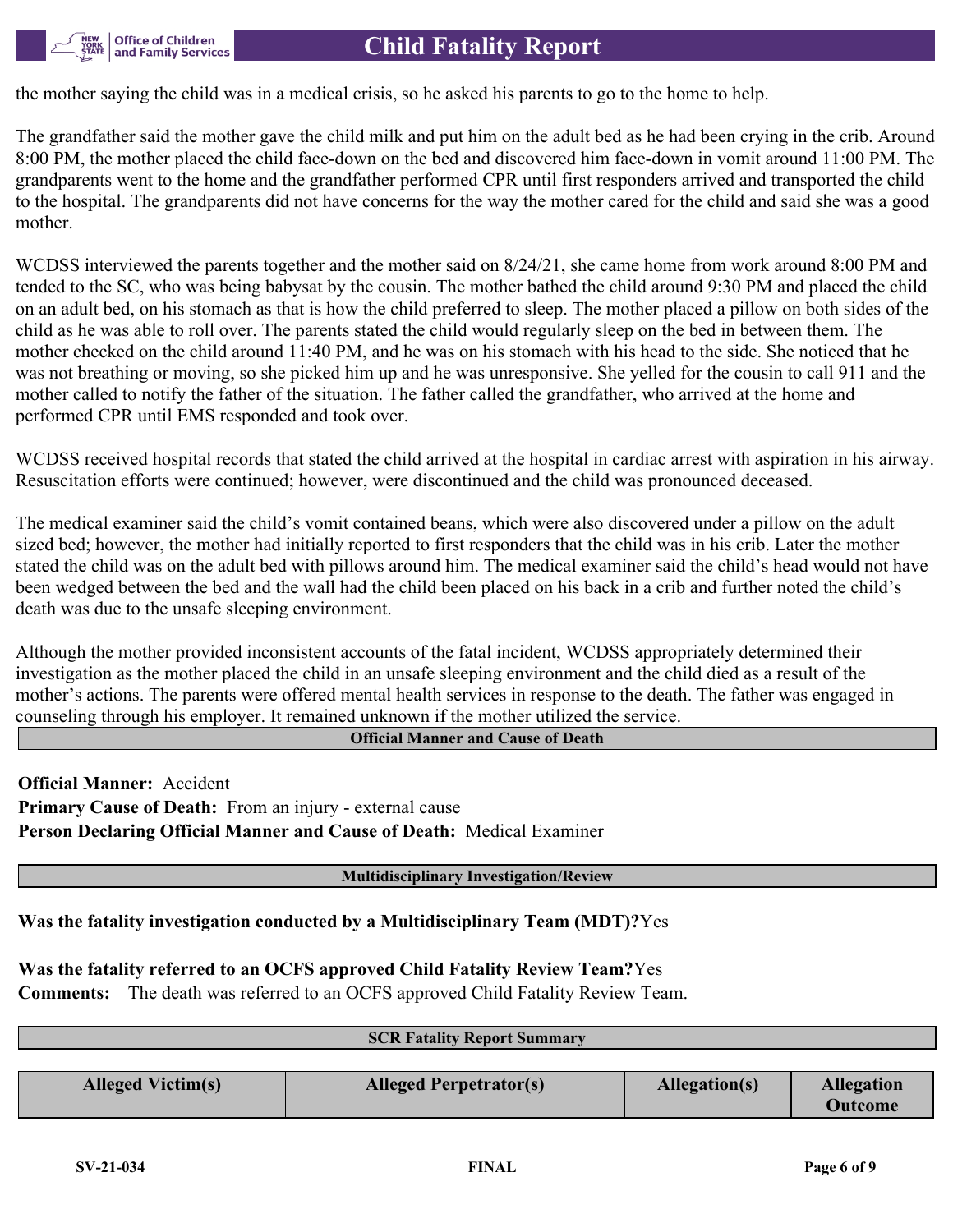

| $[059411$ - Deceased Child, Male, 6 $[059412$ - Mother, Female, 20 Year(s)     | DOA / Fatality | Substantiated   |
|--------------------------------------------------------------------------------|----------------|-----------------|
|                                                                                |                |                 |
| $[059411$ - Deceased Child, Male, 6 $[059412$ - Mother, Female, 20 Year(s)     | Inadequate     | Substantiated   |
|                                                                                |                |                 |
| $059411$ - Deceased Child, Male, 6 $059414$ - Other Child - Cousin, Female, 14 | DOA / Fatality | Unsubstantiated |
| Year(s)                                                                        |                |                 |
| 059414 - Other Child - Cousin, Female, 14                                      | Inadequate     | Unsubstantiated |
| Year(s)                                                                        | Guardianship   |                 |
| $ 059411$ - Deceased Child, Male, 6 $ 059415$ - Grandparent, Male, 57 Year(s)  | DOA / Fatality | Unsubstantiated |
|                                                                                |                |                 |
| $ 059411$ - Deceased Child, Male, 6 $ 059415$ - Grandparent, Male, 57 Year(s)  | Inadequate     | Unsubstantiated |
|                                                                                | Guardianship   |                 |
| $ 059411$ - Deceased Child, Male, 6 $ 059413$ - Father, Male, 23 Year(s)       | Inadequate     | Substantiated   |
|                                                                                | Guardianship   |                 |
| $ 059411$ - Deceased Child, Male, 6 $ 059413$ - Father, Male, 23 Year(s)       | DOA / Fatality | Unsubstantiated |
|                                                                                |                |                 |
|                                                                                |                | Guardianship    |

### **CPS Fatality Casework/Investigative Activities**

|                                                                                                                                                                           | Yes         | $\bf No$    | N/A         | <b>Unable to</b><br><b>Determine</b> |
|---------------------------------------------------------------------------------------------------------------------------------------------------------------------------|-------------|-------------|-------------|--------------------------------------|
| All children observed?                                                                                                                                                    |             | $\boxtimes$ |             |                                      |
| When appropriate, children were interviewed?                                                                                                                              |             | $\boxtimes$ |             |                                      |
| Alleged subject(s) interviewed face-to-face?                                                                                                                              |             | $\boxtimes$ |             |                                      |
| All 'other persons named' interviewed face-to-face?                                                                                                                       |             |             | $\boxtimes$ |                                      |
| <b>Contact with source?</b>                                                                                                                                               | $\boxtimes$ |             |             |                                      |
| All appropriate Collaterals contacted?                                                                                                                                    | $\boxtimes$ |             |             |                                      |
| Was a death-scene investigation performed?                                                                                                                                | $\boxtimes$ |             |             |                                      |
| Was there discussion with all parties (youth, other household members,<br>and staff) who were present that day (if nonverbal, observation and<br>comments in case notes)? |             | $\boxtimes$ |             |                                      |
| Coordination of investigation with law enforcement?                                                                                                                       | $\boxtimes$ |             |             |                                      |
| Was there timely entry of progress notes and other required<br>documentation?                                                                                             | $\boxtimes$ |             |             |                                      |

## **Additional information:**

Although diligent attempts were made to obtain contact information for the mother's minor cousin, WCDSS was unable to locate the cousin to interview her.

| <b>Fatality Safety Assessment Activities</b>                          |     |    |     |                                      |
|-----------------------------------------------------------------------|-----|----|-----|--------------------------------------|
|                                                                       |     |    |     |                                      |
|                                                                       | Yes | No | N/A | <b>Unable to</b><br><b>Determine</b> |
| Were there any surviving siblings or other children in the household? |     |    |     |                                      |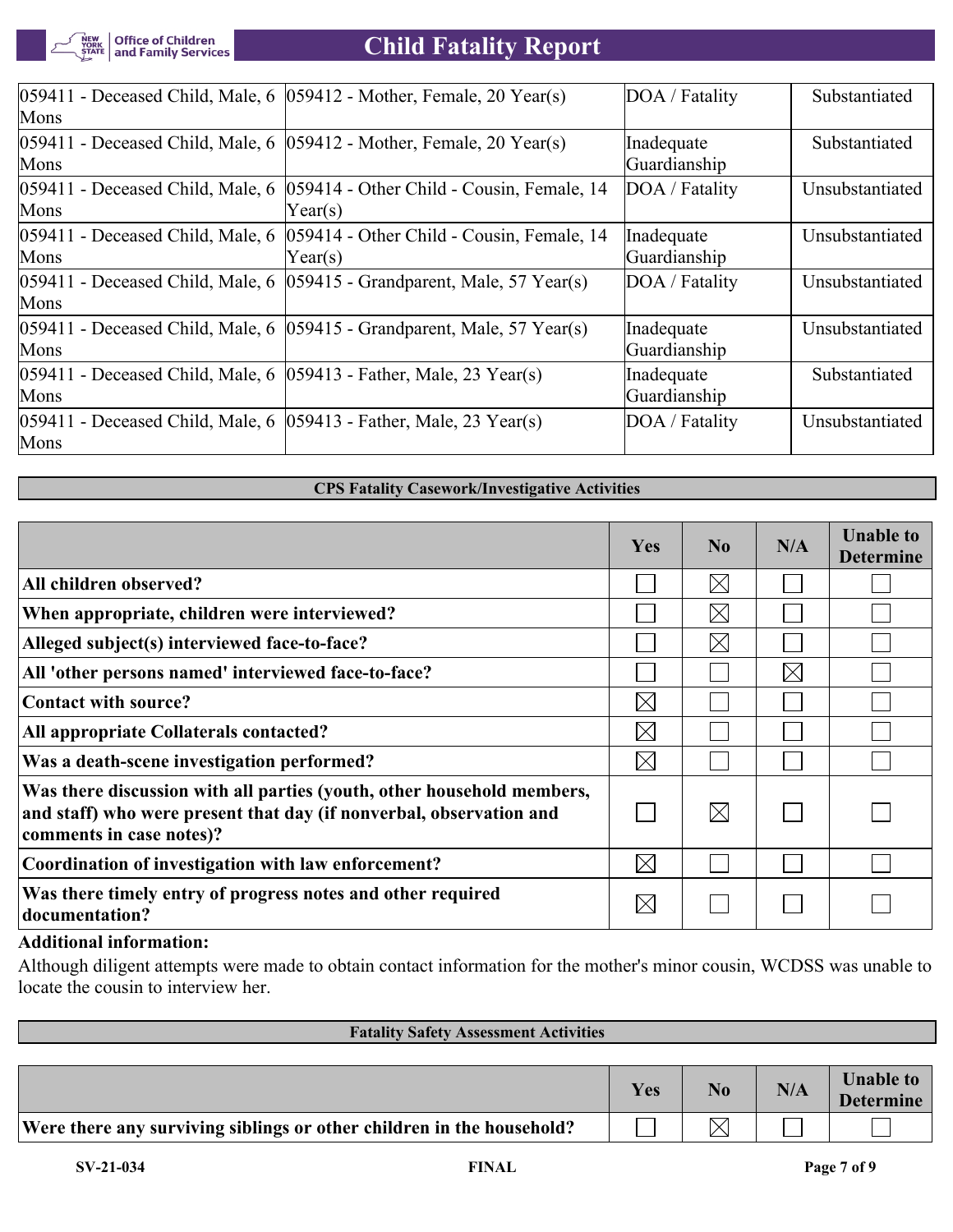

### **Legal Activity Related to the Fatality**

**Was there legal activity as a result of the fatality investigation?** There was no legal activity.

#### **Services Provided to the Family in Response to the Fatality**

| <b>Services</b>                      | <b>Provided</b><br><b>After</b><br><b>Death</b> | Offered,<br>but<br><b>Refused</b> | Offered,<br><b>Unknown</b><br>if Used | <b>Not</b><br><b>Offered</b> | <b>Needed</b><br>but<br><b>Unavailable</b> | N/A         | <b>CDR</b><br><b>Lead to</b><br>Referral |
|--------------------------------------|-------------------------------------------------|-----------------------------------|---------------------------------------|------------------------------|--------------------------------------------|-------------|------------------------------------------|
| <b>Bereavement counseling</b>        |                                                 |                                   | $\boxtimes$                           |                              |                                            |             |                                          |
| <b>Economic support</b>              |                                                 |                                   |                                       |                              |                                            | $\boxtimes$ |                                          |
| <b>Funeral arrangements</b>          |                                                 |                                   |                                       | $\boxtimes$                  |                                            |             |                                          |
| <b>Housing assistance</b>            |                                                 |                                   |                                       |                              |                                            | $\boxtimes$ |                                          |
| <b>Mental health services</b>        |                                                 |                                   | $\times$                              |                              |                                            |             |                                          |
| <b>Foster care</b>                   |                                                 |                                   |                                       |                              |                                            | $\boxtimes$ |                                          |
| <b>Health care</b>                   |                                                 |                                   |                                       |                              |                                            | $\boxtimes$ |                                          |
| <b>Legal services</b>                |                                                 |                                   |                                       |                              |                                            | $\boxtimes$ |                                          |
| <b>Family planning</b>               |                                                 |                                   |                                       |                              |                                            | $\boxtimes$ |                                          |
| <b>Homemaking Services</b>           |                                                 |                                   |                                       |                              |                                            | $\boxtimes$ |                                          |
| <b>Parenting Skills</b>              |                                                 |                                   |                                       |                              |                                            | $\boxtimes$ |                                          |
| <b>Domestic Violence Services</b>    |                                                 |                                   |                                       |                              |                                            | $\boxtimes$ |                                          |
| <b>Early Intervention</b>            |                                                 |                                   |                                       |                              |                                            | $\boxtimes$ |                                          |
| <b>Alcohol/Substance abuse</b>       |                                                 |                                   |                                       |                              |                                            | $\boxtimes$ |                                          |
| <b>Child Care</b>                    |                                                 |                                   |                                       |                              |                                            | $\boxtimes$ |                                          |
| Intensive case management            |                                                 |                                   |                                       |                              |                                            | $\boxtimes$ |                                          |
| Family or others as safety resources |                                                 |                                   |                                       |                              |                                            | $\boxtimes$ |                                          |
| Other                                |                                                 |                                   |                                       |                              |                                            | $\boxtimes$ |                                          |

## **Were services provided to parent(s) and other care givers to address any immediate needs related to the fatality?** Yes

**Explain:**

The parents were offered mental health counseling. The father was receiving counseling through his employer. It remained unknown if the mother utilized the service.

## **History Prior to the Fatality**